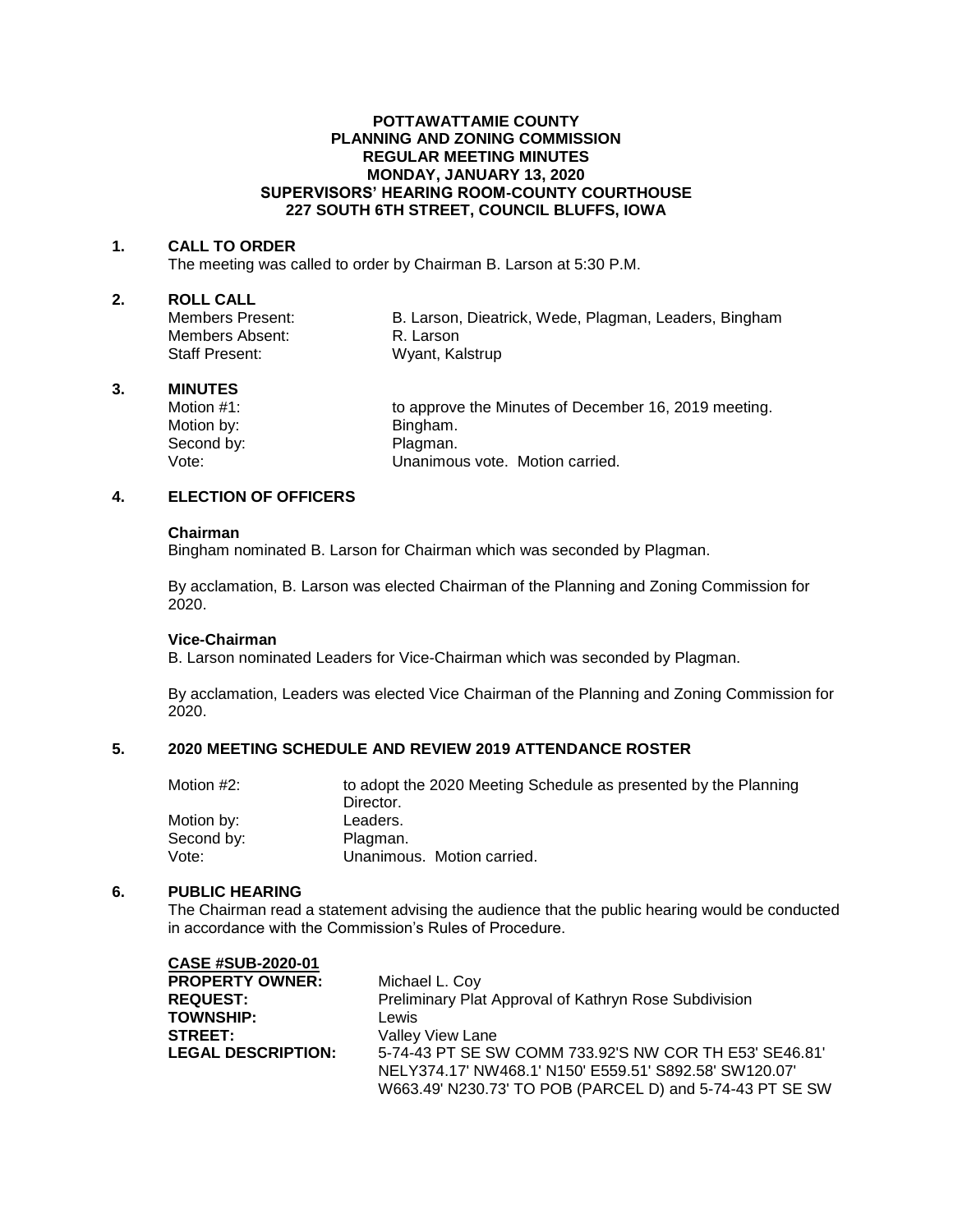## COMM 964.65'S NW COR TH E663.49' NE120.07' N892.58' E607.62' S1318.78' W1319.27' N354.26' TO POB (PARCEL E)

| Motion #3:<br>Motion by:<br>Second by:<br>Vote: | to open the public hearing on Case #SUB-2020-01<br>Plagman.<br>Bingham.<br>Unanimous Vote, Motion Carried.                                                                                         |
|-------------------------------------------------|----------------------------------------------------------------------------------------------------------------------------------------------------------------------------------------------------|
| Motion #4:<br>Motion by:                        | to close the public hearing on Case #SUB-2020-01.<br>Plagman.                                                                                                                                      |
| Second by:                                      | Bingham.                                                                                                                                                                                           |
| Vote:                                           | Unanimous Vote, Motion Carried.                                                                                                                                                                    |
| Motion #5:                                      | to recommend that the request of Michael L. Coy for Preliminary Plat Approval of<br>Kathryn Rose Subdivision, as filed under Case #SUB-2020-01, be approved by the<br><b>Board of Supervisors.</b> |
| Motion by:                                      | Leaders.                                                                                                                                                                                           |
| Second by:                                      | Bingham.                                                                                                                                                                                           |
| Vote:                                           | Ayes -Plagman, Bingham, B. Larson, Leaders, Wede, Dieatrick. Motion Carried.                                                                                                                       |

| <b>CASE #SUB-2020-02</b>  |                                                                                                          |
|---------------------------|----------------------------------------------------------------------------------------------------------|
| <b>PROPERTY OWNER:</b>    | Robert A. Criswell                                                                                       |
| <b>REQUEST:</b>           | Preliminary Plat Approval of Criswell Subdivision (being a re-plat of<br>Lot 2, Wenninghoff Subdivision) |
| <b>TOWNSHIP:</b>          | Hazel Dell                                                                                               |
| <b>STREET:</b>            | $205th$ St                                                                                               |
| <b>LEGAL DESCRIPTION:</b> | Wenninghoff Sub Lt 2                                                                                     |
| <b>TOWNSHIP:</b>          | Lewis                                                                                                    |
| <b>STREET:</b>            | Woodland Trail                                                                                           |
| <b>LEGAL DESCRIPTION:</b> | N <sub>1</sub> /2 NW NW EXC W <sub>350.5</sub> ' NLY <sub>579</sub> '                                    |

| Motion #6: | to open the public hearing on Case #SUB-2020-02 |
|------------|-------------------------------------------------|
| Motion by: | Leaders.                                        |
| Second by: | Bingham.                                        |
| Vote:      | Unanimous Vote, Motion Carried.                 |

| Motion #7: | to close the public hearing on Case #SUB-2020-02. |
|------------|---------------------------------------------------|
| Motion by: | Plagman.                                          |
| Second by: | Leaders.                                          |
| Vote:      | Unanimous Vote. Motion Carried.                   |

- Motion #8: to recommend that the request of Robert A. Criswell for Preliminary Plat Approval of Criswell Subdivision, as filed under Case #SUB-2020-02, be **approved by the Board of Supervisors**, with the following condition:
	- 1. A study shall be conducted to determine if there is an adequate water supply for this subdivision.

| Motion by: | Dieatrick.                      |
|------------|---------------------------------|
| Second by: | Wede.                           |
| Vote:      | Unanimous Vote, Motion Carried. |